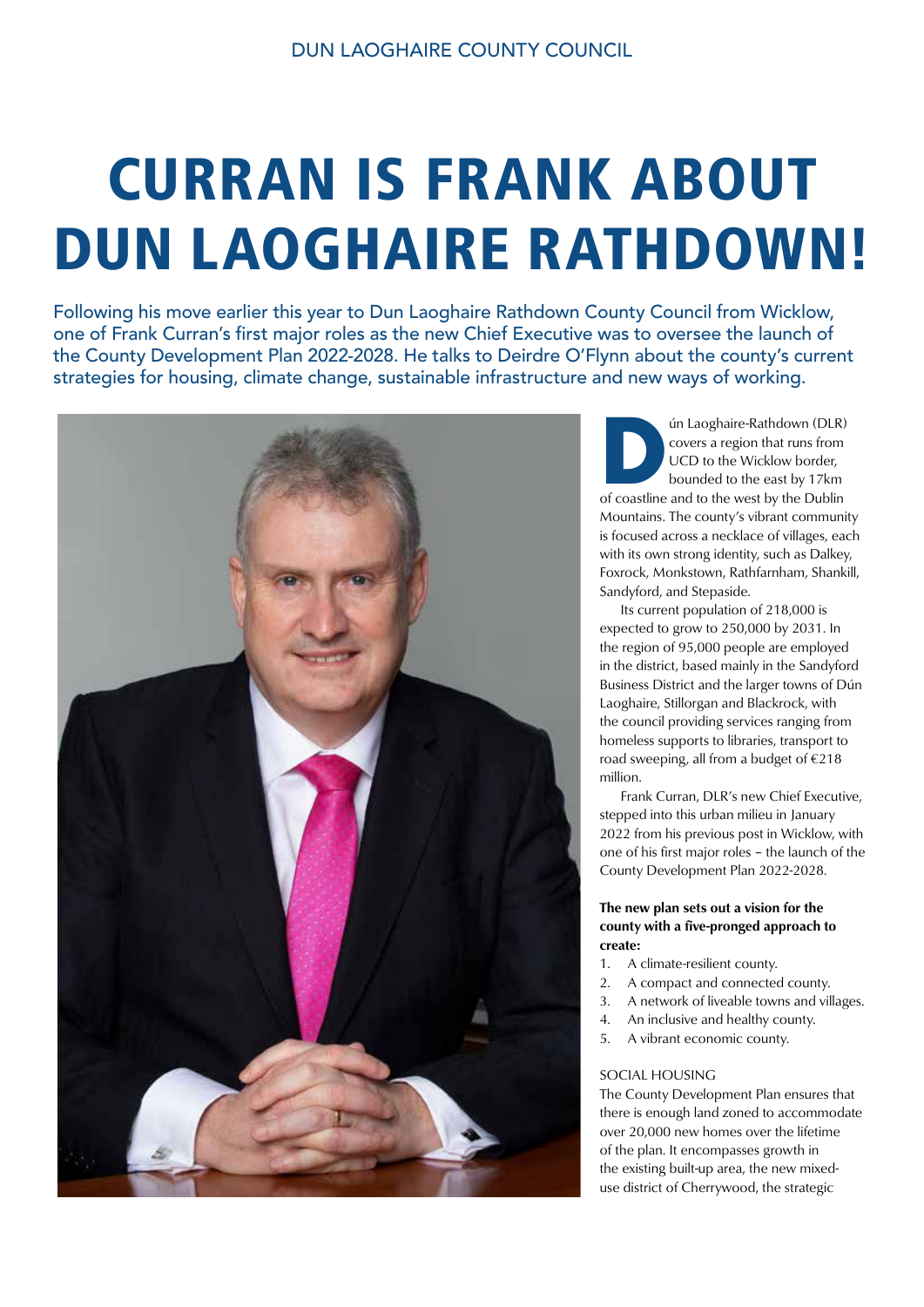# DUN LAOGHAIRE COUNTY COUNCIL



*Aerial view of the new Cherrywood Strategic Development Zone.* 

employment location of Sandyford and in new residential communities at Old Connaught, Rathmichael, Woodbrook Shanganagh, Kiltiernan Glenamuck and Ballyogan.

## CHERRYWOOD DEVELOPMENT

Ireland's largest urban infrastructure project is currently under construction in the Cherrywood Strategic Development Zone (SDZ). Cherrywood is projected to have a future population of 25,000 residents, more than 8,000 new homes, a retail-led town centre, six new schools and three major parks, as well as three LUAS stops.

 "This will cater for the increase in population, particularly in new areas along transport lines," Curran told Council Review. "In addition, there are plans for

over 2,000 social housing units and 1,500 affordable units in five years. This will be partly by direct build and by Part V," according to Curran.

 Part V refers to Part V of the Planning and Development Acts 2000 to 2021. This legislation provides for local authorities to acquire 20 per cent of residential development land at existing use value and to utilise this land to deliver homes to those households who qualify for social and affordable housing support.

 The council's housing plans are not without their opponents. At the time of writing, the council has been issued a draft direction from Minister of State for Local Government Peter Burke TD over the plan's statement that *"no increase in the number of residential buildings will normally* 

*be permitted"* in some areas, including Killiney and Dalkey, where *"significant parts"* are characterised by low density development.

 The Office of the Planning Regulator (OPR) objected to this restriction on development. "The councillors had recommended zero development in the green areas, while the OPR had a different

 A draft Direction has also been issued by Minster Burke to remove the requirement for

certain percentages of three-bed units in apartments in Build-to-Rent Schemes as this is inconsistent with government guidelines on the issue.

#### NATIONAL PROPERTY AWARD

Dun Laoghaire Rathdown County Council was recently lauded for its first purpose-built cost rental and social housing development scheme in Ireland. The 'Woodside' scheme at Enniskerry Road in Stepaside won the 'Social Housing Development of the Year' award at the National Property Awards ceremony on 29 April.

 The scheme, which consists of 155 homes (50 cost rental and 105 social housing units), was delivered by Respond and Tuath Approved Housing Bodies, in partnership with the Council, who designed and tendered for the project. As part of a multi-agency approach, they were joined in this project by the Department of Housing, Local Government and Heritage, the Housing Agency and the Housing Finance Agency.

 The homes are a mix of one, two and three-bedroom properties. All the 50 Cost Rental homes are two-bedroom apartments. Cost rental is a new form of secure, longterm rental tenure in Ireland where homes are made available to middle-income earners at below open-market rates.

 The Cost Rental apartments are let at a monthly rent of €1,200, representing a significant reduction compared to market rents for two-bedroom apartments in this location. The rent charged to tenants will cover the cost of delivering, managing and maintaining these homes and will not be driven by market movements.

# BOOSTING QUALITY OF LIFE

Located in the Metropolitan area of Dublin, the county includes what Curran described as "the economic jewel in the crown". He was referring to Sandyford Business District – a strategic employment location where 1,000 companies and businesses generate a €1 billion wage bill, among them 13 Fortune 500 companies. It is also home to 5,000 residents.

 The County Development Plan includes a new land use zoning objective, 'Sustainable Neighbourhood Infrastructure', which seeks to protect, support, and encourage facilities and services such as



official opening of *'Woodside' on Enniskerry Road in Stepaside, <sup>view," Curran pointed out.*</sup> *DLR Cathaoirleach Cllr Lettie McCarthy cuts the ribbon at the pictured alongside Housing Minister Darragh O'Brien, DLR Chief Executive Frank Curran, and local authority officials. The scheme won 'Social Housing Development of the Year' at the National Property Awards on 29 April.*